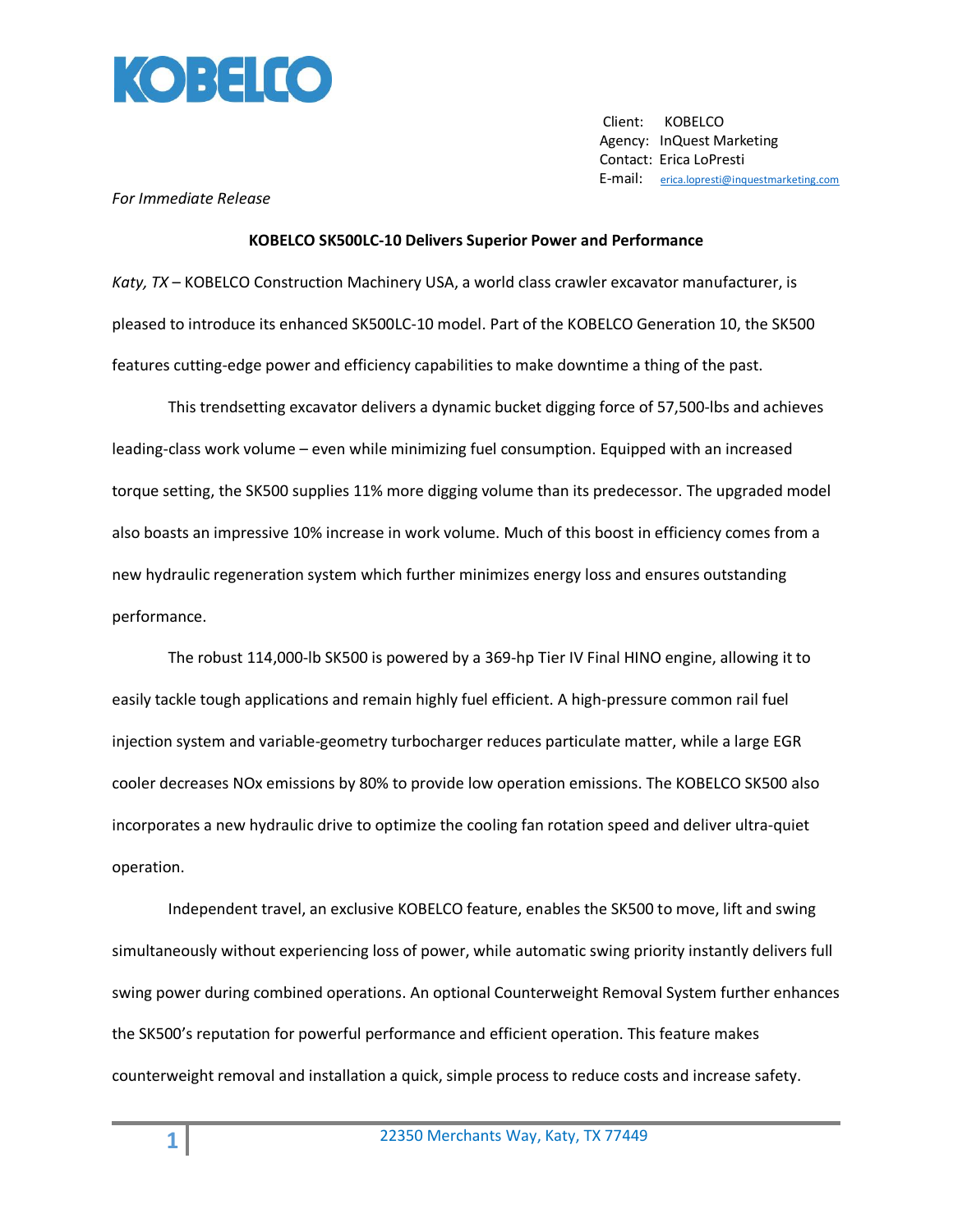

The latest machine upgrades combined with a continued emphasis on operator comfort makes the KOBELCO SK500 a leader in its size class. A 25% reduction in pilot control operator force lessens fatigue during long hours of operation, while a reclining suspension seat, automatic air conditioner, radio with USB, AUX and Bluetooth capabilities, and large cup holder provide a pleasant work environment. Operators can also expect extended service intervals when it comes to engine oil, hydraulic oil, filter changes and greasing. Easy access to major compartments ensure convenient day-today maintenance and rear view and right side cameras provide excellent visibility and safe operation.

KOBELCO Construction Machinery USA offers industry-leading crawler excavators in the 3,000 lb. to 245,000 lb. classes including zero tail swing, compact, standard, long-reach, mass excavation, and demolition models. Well-known as the excavator authority, KOBELCO is committed to producing quality machines with advanced productivity-boosting features and innovative technologies. With premier capabilities such as no time limit power boost and exclusive independent travel, KOBELCO machines ensure superior performance and efficiency for the toughest worksite challenges.

For more information on KOBELCO Construction Machinery USA or KOBELCO products, please visit www.KOBELCO-USA.com or call 281-888-8430.

-end-

Release Photos: